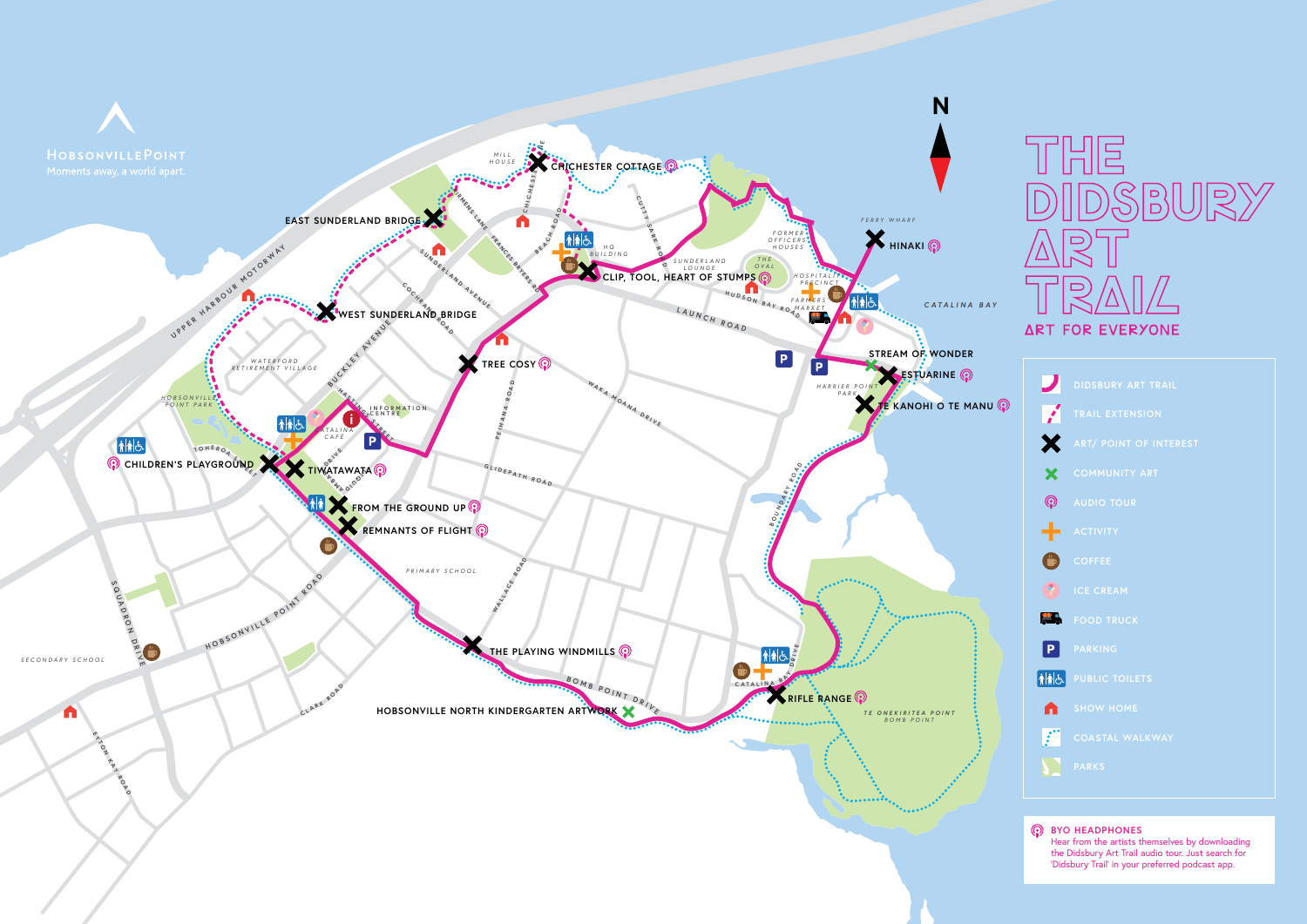**<sup>×</sup> Hinaki / Guardian** *Virginia King*

> **FERRY WHARF, THE LANDING**



**<sup>×</sup> Estuarine** *Louise Purvis*

**LAUNCH ROAD**



**<sup>×</sup> Te Kanohi o Te Manu** (The Eye of

the Bird)

*Philipp Meier*



**HARRIER POINT**



#### **<sup>×</sup> The Playing Windmills**

*Leon van den Eijkel*

**CORNER DE HAVILLAND AND WALLACE ROADS**



#### **<sup>×</sup> Hobsonville North Kindergarten Artwork**

Made by the children of Hobsonville North Kindergarten in 2011 in collaboration with Janet Holtrigter and HLC (now Kāinga Ora).

Hobsonville North Kindergarten has been part of the Hobsonville community since 1985. The kindergarten began its life on Hobsonville Base, not far from the site of this artwork, and is now in Whenuapai. The kindergarten wanted to create a artwork as an acknowledgement of their time in Hobsonville. Over the years the children, their families/whanau and teachers have woven rich learning experiences and memories that will last a lifetime. Each post represents 1 of the 4 Learning Principles of Te Whaariki, Family and Community, Relationships, Empowerment, Holistic Development, and the 5th post displays the kindergarten's treasures.

#### **<sup>×</sup> Stream of Wonder**

This artwork was by four students of Hobsonville Point Primary School in collaboration with Stu Duval in 2018. The Students were working on a project around 'community contribution' and these students felt the community needed more colour. They also wanted to provide a learning opportunity by incorporating te reo, the alphabet and counting.



**<sup>×</sup> Remnants of Flight**

*Nick Eagles*

**HOBSONVILLE POINT PARK PLAZA**



**<sup>×</sup> Tiwatawata**

*John Reynolds*

**HOBSONVILLE POINT PARK**



**<sup>×</sup> Children's Playground**

*Philipp Meier, Isthmus Group, and Cicada Workshop*

**HOBSONVILLE POINT PARK**





#### **<sup>×</sup> Tree Cosy**

*A team effort, led by Alison Milne of Knitted Graffiti*

**LAUNCH ROAD**





**<sup>×</sup> Clip, Tool, Heart of Stumps** *Stephen Woodward*

> **CORNER BUCKLEY AVE AND HOBSONVILLE POINT ROAD**



#### **<sup>×</sup> From the Ground Up** *Tiffany Singh,*

*Wiremu Diamond, and Hobsonville Point Primary students*

**HOBSONVILLE POINT PARK**



This heritage site served as a machine gun range for Air Force personnel, the SAS, Navy and the Diplomatic Protection Squad.

**BOMB POINT DRIVE**

#### **<sup>×</sup> Chichester Cottage**

Small and simple but with plenty of heart, Chichester Cottage has stood the test of time since it was built in 1927.

**CHICHESTER LANE**